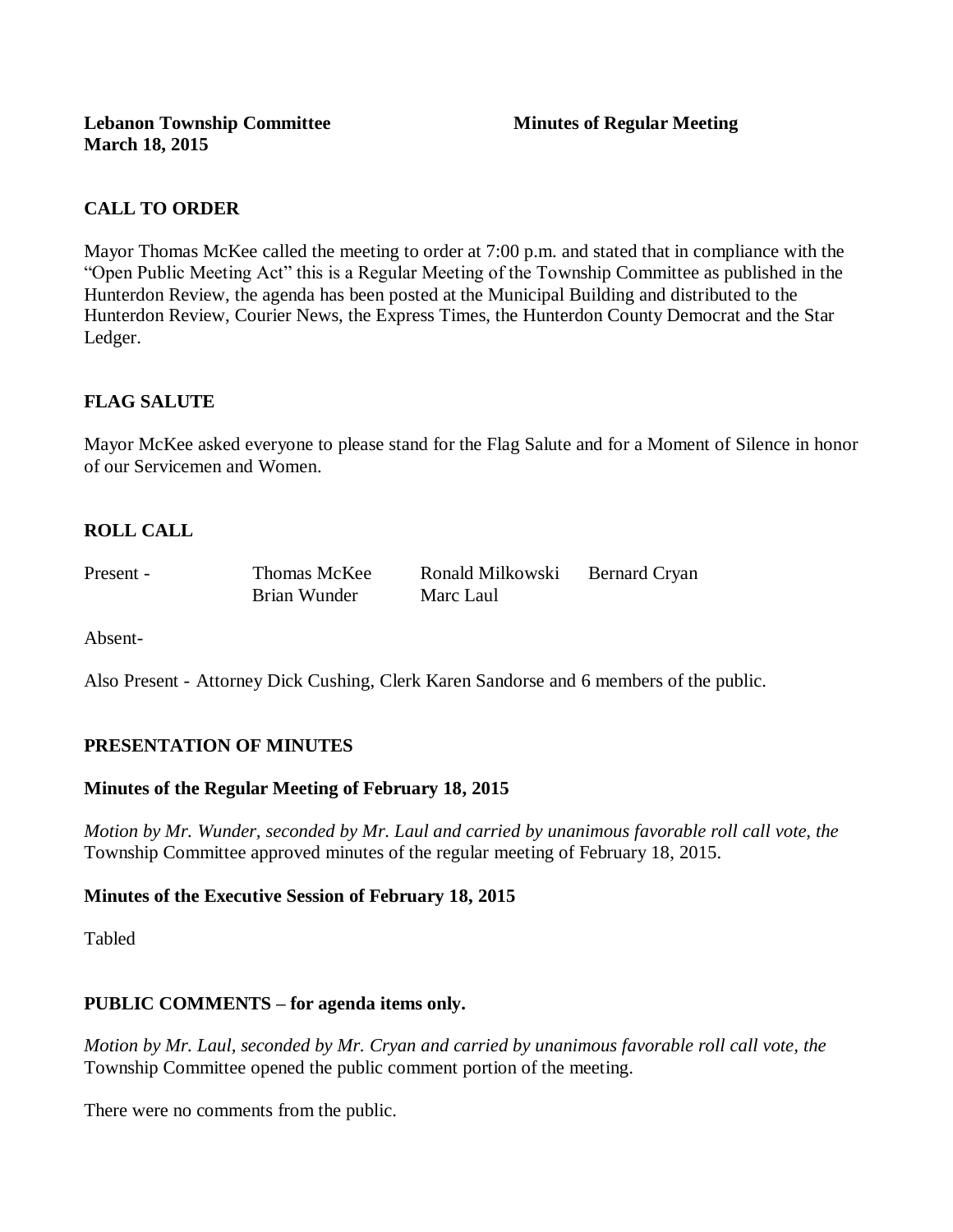LTCM 02/18/2015 Page 2 of 4

*Motion by Mr. Laul, seconded by Mr. Cryan and carried by unanimous favorable roll call vote, the* Township Committee closed the public comment portion of the meeting.

### **OLD BUSINESS**

#### **Winding Brook Road**

Mr. Wunder stated that Engineer Steve Risse is holding off on providing comments on Winding Brook Road because of the snow on the roadway. He will be going out to take a look and will get back to the Committee.

#### **NEW BUSINESS**

#### **Raffle License Applications (2) – St John Neumann Church – June 6, 2015**

*Motion by Mr. Cryan, seconded by Mr. Wunder and carried by unanimous favorable roll call vote, the* Township Committee approved two raffle license applications for St. John Neumann Church for an event to be held on June 6, 2015.

#### **Raffle License Application – Voorhees Vikings Booster Club, Inc. – May 29, 2015**

*Motion by Mr. Wunder, seconded by Mr. Cryan and carried by unanimous favorable roll call vote, the* Township Committee approved a raffle license application for the Voorhees Vikings Booster Club, Inc. for an event to be held on May 29, 2015.

#### **PRESENTATION OF VOUCHERS**

Committee Members provided a description of vouchers exceeding \$1000.00.

*Motion by Mr. Laul, seconded by Mr. Cryan and carried by unanimous favorable roll call vote, the* Township Committee approved the March 4, 2015 and the March 18, 2015 bill list in the total amount of \$ 2,863,224.44.

#### **CORRESPONDENCE**

- a. Lebanon Township Girl Scout Troop 81018 Correspondence
- b. Committeeman Brian Wunder Letter November 5, 2014
- c. E. J. Skidmore Letter December 2, 2014
- d. Lebanon Township Memorial Park Committee Meeting Minutes February 9, 2015
- e. Tax Collector's Report for the Month of January 2015
- f. Tax Collector's Report for the Month of February 2015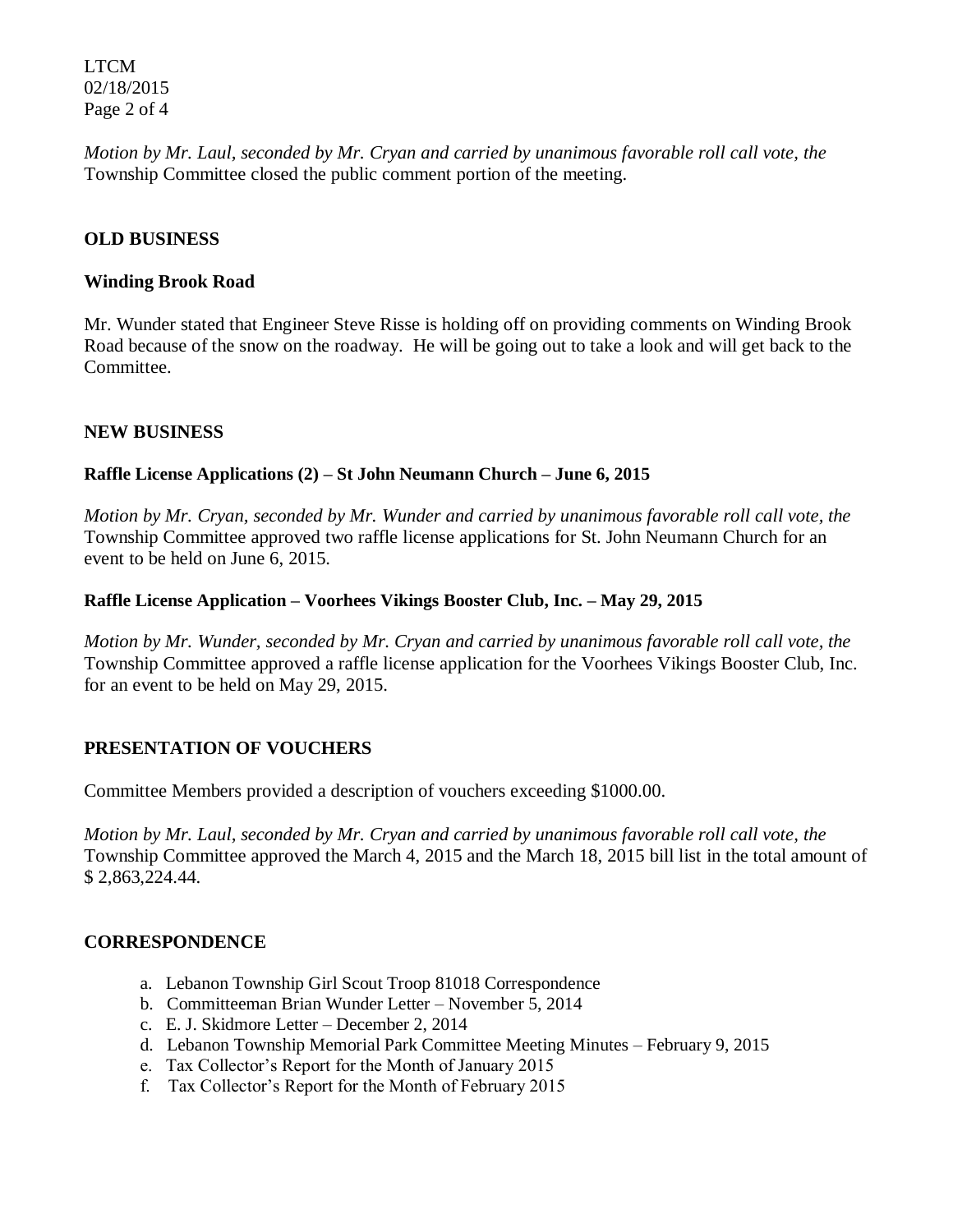LTCM 02/18/2015 Page 3 of 4

### **PUBLIC COMMENTS**

*Motion by Mr. Laul, seconded by Mr. Cryan and carried by unanimous favorable roll call vote, the* Township Committee opened the public comment portion of the meeting at 7:14 p.m.

There were no comments from the public.

*Motion by Mr. Laul, seconded by Mr. Cryan and carried by unanimous favorable roll call vote, the* Township Committee closed the public comment portion of the meeting at 7:14 p.m.

#### **Resolution No. 25-2015 –Executive Session**

*Motion by Mr. Laul, seconded by Mr. Cryan and carried by unanimous favorable roll call vote, the* Township Committee approved Resolution No. 25-2015 and convened in executive session at 7:15 p.m.

### TOWNSHIP OF LEBANON COUNTY OF HUNTERDON STATE OF NEW JERSEY RESOLUTION NO. 25-2015 RESOLUTION AUTHORIZING EXECUTIVE SESSION

WHEREAS, the Open Public Meetings Act; *N.J.S.A.* 10:4-6 *et seq*., declares it to be the public policy of the State to insure the right of citizens to have adequate advance notice of and the right to attend meetings of public bodies at which business affecting the public is discussed or acted upon; and

WHEREAS, the Open Public Meetings Act also recognizes exceptions to the right of the public to attend portions of such meetings; and

 WHEREAS, the Mayor and Committee find it necessary to conduct an executive session closed to the public as permitted by the *N.J.S.A*. 40:4-12; and

 WHEREAS, the Mayor and Committee will reconvene in public session at the conclusion of the executive session;

 NOW, THEREFORE, BE IT RESOLVED by the Mayor and Committee of the Township of Lebanon, County of Hunterdon, State of New Jersey that they will conduct an executive session to discuss the following topic(s) as permitted by *N.J.S.A*. 40:4-12:

A matter which Federal Law, State Statute or Rule of Court requires be kept confidential or excluded from discussion in public (Provision relied upon:

 $\qquad \qquad ; \qquad$ \_\_\_\_\_\_A matter where the release of information would impair a right to receive funds from the federal government;

\_\_\_\_\_\_A matter whose disclosure would constitute an unwarranted invasion of individual privacy;

X A collective bargaining agreement, or the terms and conditions thereof (Specify contract:

 A matter involving the purpose, lease or acquisition of real property with public funds, the setting of bank rates or investment of public funds where it could adversely affect the public interest if discussion of such matters were disclosed; Real Estate Acquisitions

Tactics and techniques utilized in protecting the safety and property of the public provided that their disclosure could impair such protection;

\_\_\_\_\_\_Investigations of violations or possible violations of the law;

\_\_\_\_\_\_\_\_\_\_\_\_\_\_\_\_\_\_\_\_\_\_\_\_\_\_\_\_\_\_\_\_\_\_\_\_\_\_\_\_\_\_\_);